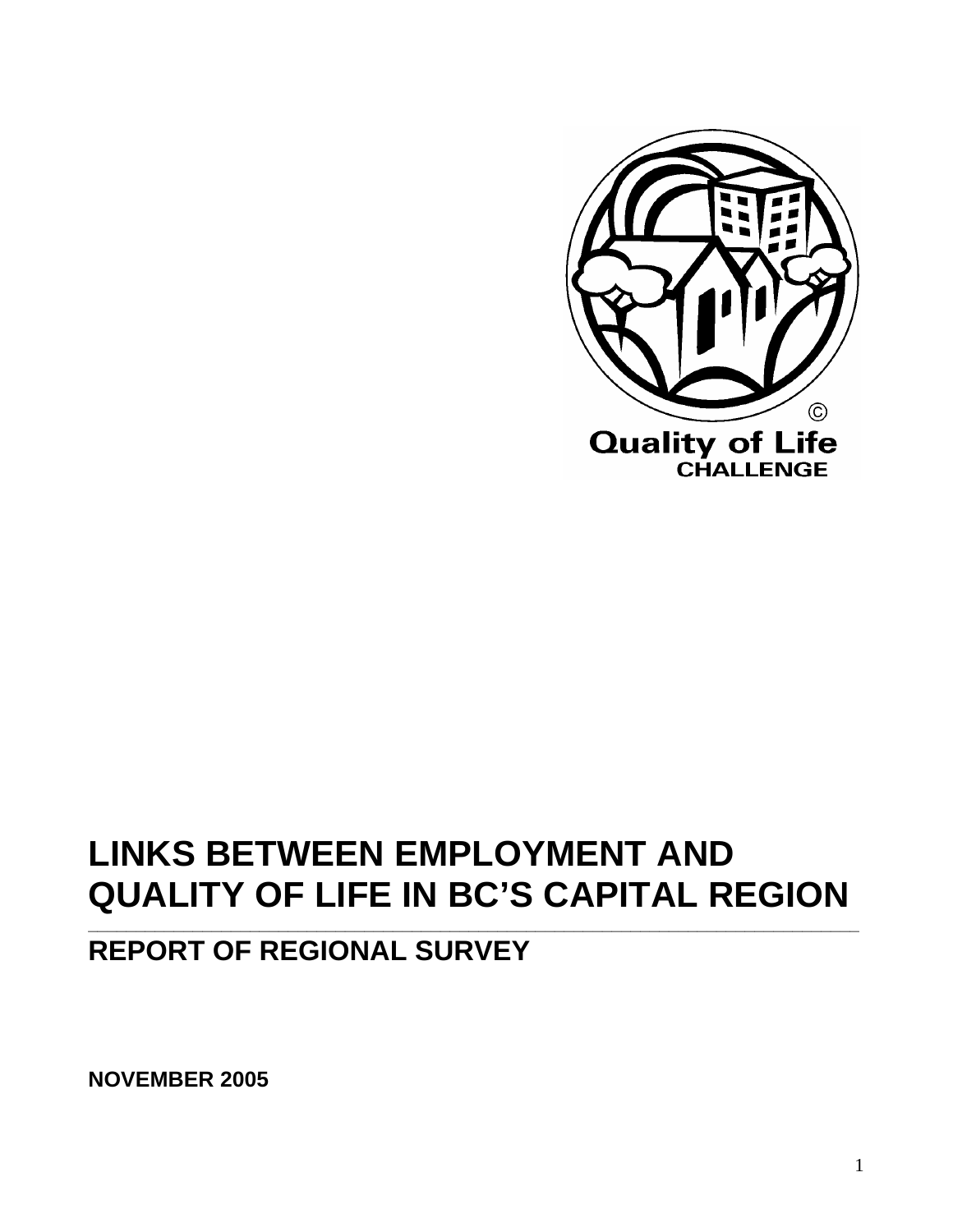#### **IMAGINE …**

# **a sustainable quality of life for everyone in British Columbia's Capital Region.**

Many of us take it for granted. Some of us struggle to achieve it. Each of us has a stake in it.

Quality of life is dynamically linked with the health of our community, and the sustainability of the economy and the environment.

When people are informed about the quality of life in their community, they can make better decisions to preserve and enhance it – for everyone.

# **INTRODUCTION**

In May of 2005, the Community Council commissioned a region-wide telephone survey on different aspects of quality of life. Funding for this research came from the Vancouver Foundation and Service Canada, as well as in kind support from R.A. Malatest & Associates.

Some of the findings from the Regional Survey of Quality of Life were presented at the Quality of Life CHALLENGE Celebration and Dialogue, on November 23, 2005, highlighting the links between employment and quality of life.

One section of the survey asked about people's participation in paid work. The Community Council wanted to know what aspects of work impacted people's quality of life.

Many people living on low incomes are active in the paid workforce. Of the 36,000 people of working age living below the low income cut off in the Capital Regional District in 2000, more than half had worked at least part of the year. More than 4,000 had worked the whole year, full time, and they still weren't able to make ends meet.

These facts challenge stereotypes about who is living in poverty in our community, and also directs people to look at other solutions. The facts also prompt two key questions:

- What role can employers play in reducing poverty in the workforce?
- With what aspects of work are employees most satisfied and dissatisfied?

# **FINDINGS**

This report outlines select findings of this survey and includes quotes from people working in low wage positions. These people shared their experiences during some complementary research conducted by the Community Council through a series of focus group sessions.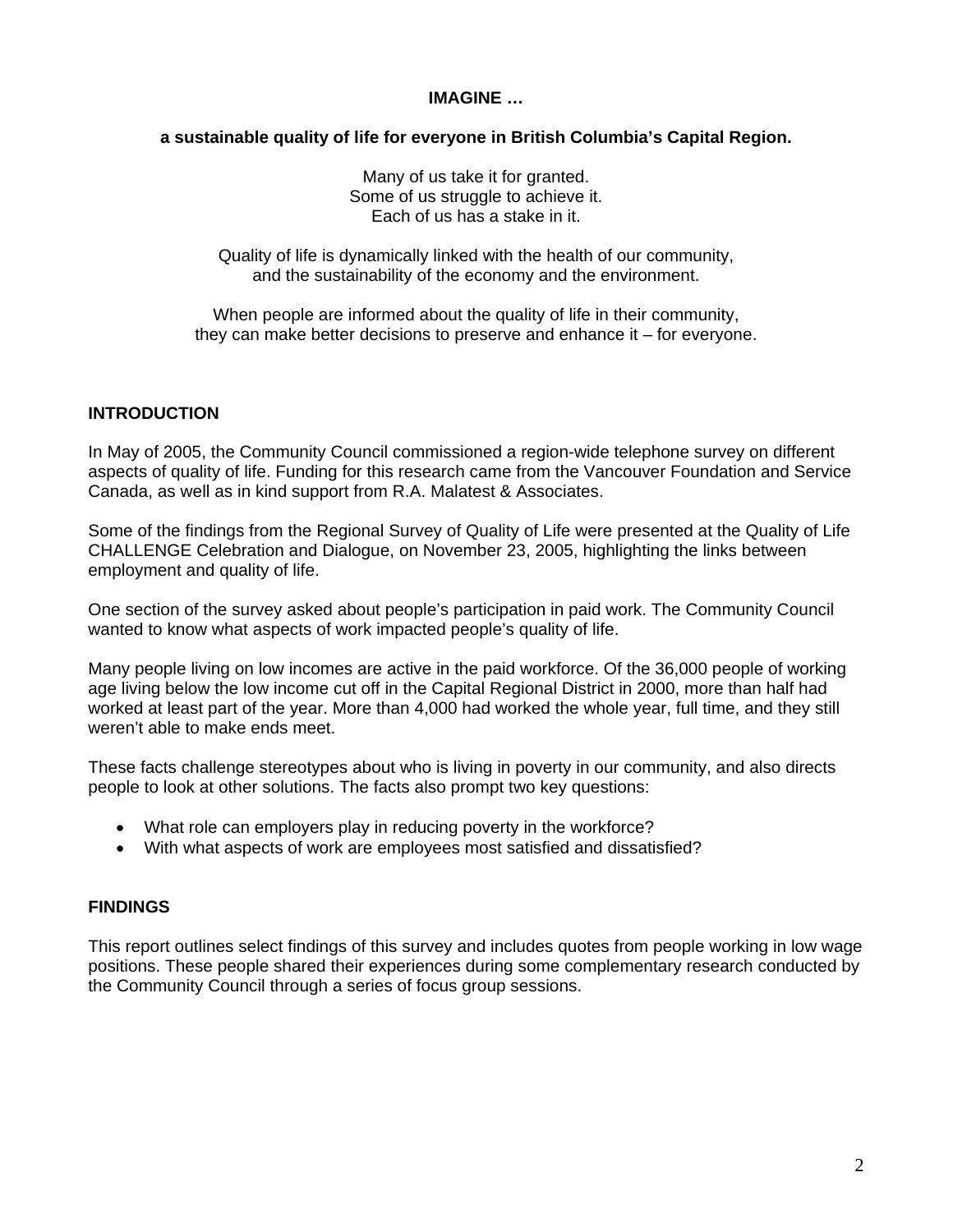# **Aspects of work that affect quality of life**

When asked what three most important aspects of their work added to their quality of life, people most frequently said:

- Relationships with people at work
- Rate of pay
- Flexibility around hours and work/life balance
- Interest and enjoyment in the job

When asked what three most important aspects of their work took away from their quality of life they most frequently said:

- Stress or workload
- Negative relationships with people at work
- Flexibility around hours and work/life balance
- Rate of pay

Relationships were most important to people earning less than \$20,000 a year. Almost three-quarters of people surveyed reported this aspect.

# One person said:

*I like working where I work. I like the people. It's a big company with lots of people. We form relationships over time at barbecues, staff parties, volleyball, etc. I have been working there 15 years.* 

Discrimination is a side of negative relationships people are often reluctant to talk about, even though employment rates for visible minorities, First Nations people, and people with disabilities exemplify discrimination. All employment rates are noticeably lower than those of able bodied white people with equal abilities and education.

# One person said:

*I can't wear a hijab at work. I have to tie it back like a bandana, which loses the point of wearing it. I find it hard to get a job when I go in to an interview wearing the hijab.*

# **Satisfaction with aspects of work**

People were asked about satisfaction with various aspects of work. Overall, the three areas which employees were least satisfied with were:

- Benefits such as health plan, bonuses, discounts (26% dissatisfied)
- Rate of pay (18% dissatisfied)
- Opportunities to learn & training (17% dissatisfied)

Regarding **other forms of compensation** such as benefits, health plans, bonuses, or employee discounts, the survey similarly found that people who have lower household incomes, and traditionally low wage service sector industries such as retail, accommodation and food services and personal services were noticeably less satisfied. Approximately one-third of respondents were satisfied compared to two-thirds in most other industries.

# One person said:

*Once I was sick with pneumonia and had no medical coverage from work. I had to work while I was ridiculously sick, but I still missed some shifts. My rent was late and I could have been evicted. I had no money for medical costs like prescriptions.*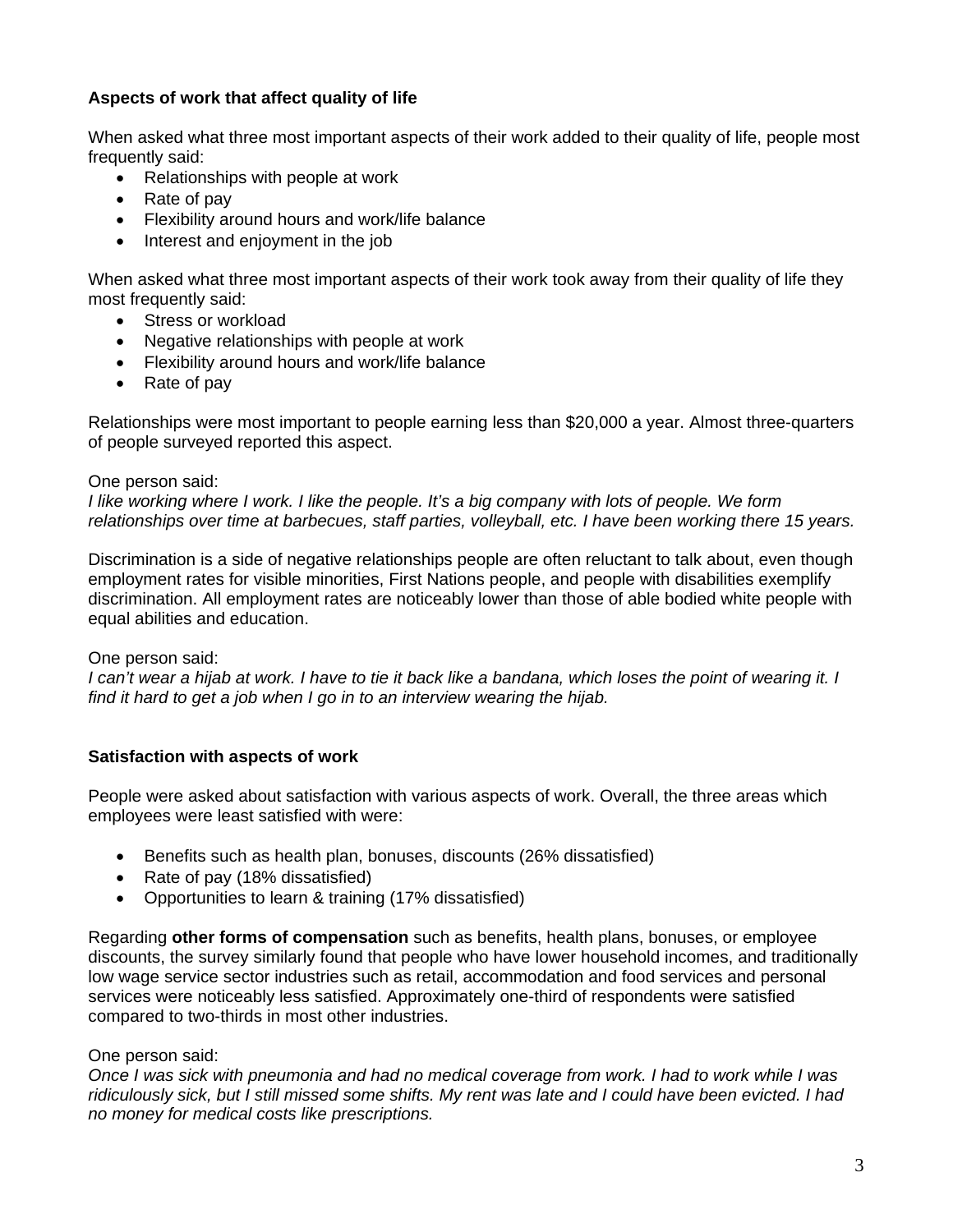Findings around satisfaction with **rate of pay** predictably showed that people who have higher household incomes are more satisfied with their pay. Service sector workers, younger people and women, who all tend to be paid less, were all less satisfied with their rate of pay. Poverty rates show that these are often the demographic groups who are not able to earn enough to cover basic costs of living.

# One employee said:

*Employers won't pay based on costs of living, they pay based on what they can get someone for.*

Satisfaction with opportunities to **learn and training** was:

- Highest in 18 to 25 year olds and in 55 to 65 year olds
- Lowest in health care and social assistance, construction and in retail sector
- Steadily increased satisfaction with training as household income increased

# One person said:

*The last job I had I was fired because I was not up to date on the newest technology. It was a small company and the employer couldn't afford to pay to train staff.* 

When the survey asked about **input into decisions** that affected their work, responses said

- Satisfaction with this increased noticeably with age
- Men were more satisfied than women
- People working in health care and social assistance, public administration, and in technical, scientific and professional services were least satisfied

# One person said:

*In my work I offer good ideas but they aren't going anywhere. Then the employer asks why sales are down. They aren't listening to employees.*

When the survey asked about **flexibility around hours and work/life balance**, responses found that least satisfied groups included:

- Middle income earners (between \$20,000 to \$60,000)
- People working in public administration and education
- People between 25 to 34 years old

# One person said:

*When you work four hours on and four hours off getting daycare is very hard. Almost all daycare is geared for 9 to 5 work.* 

Finally, when the survey asked about **job stability**, it was found that

- 18 to 25 year olds were most satisfied with their job stability despite the fact that this is probably the age group with the least job stability. Satisfaction with job stability declines with age.
- Satisfaction is noticeably lower for people with lower household incomes. 32% people earning less than \$20,000 are satisfied compared to 73% people earning \$80,000 or more.

# One person said:

*I started as an auxiliary worker 15 years ago. I am still auxiliary so I am laid off from January to April and have to go on and off EI. Retail work is seasonal work.*